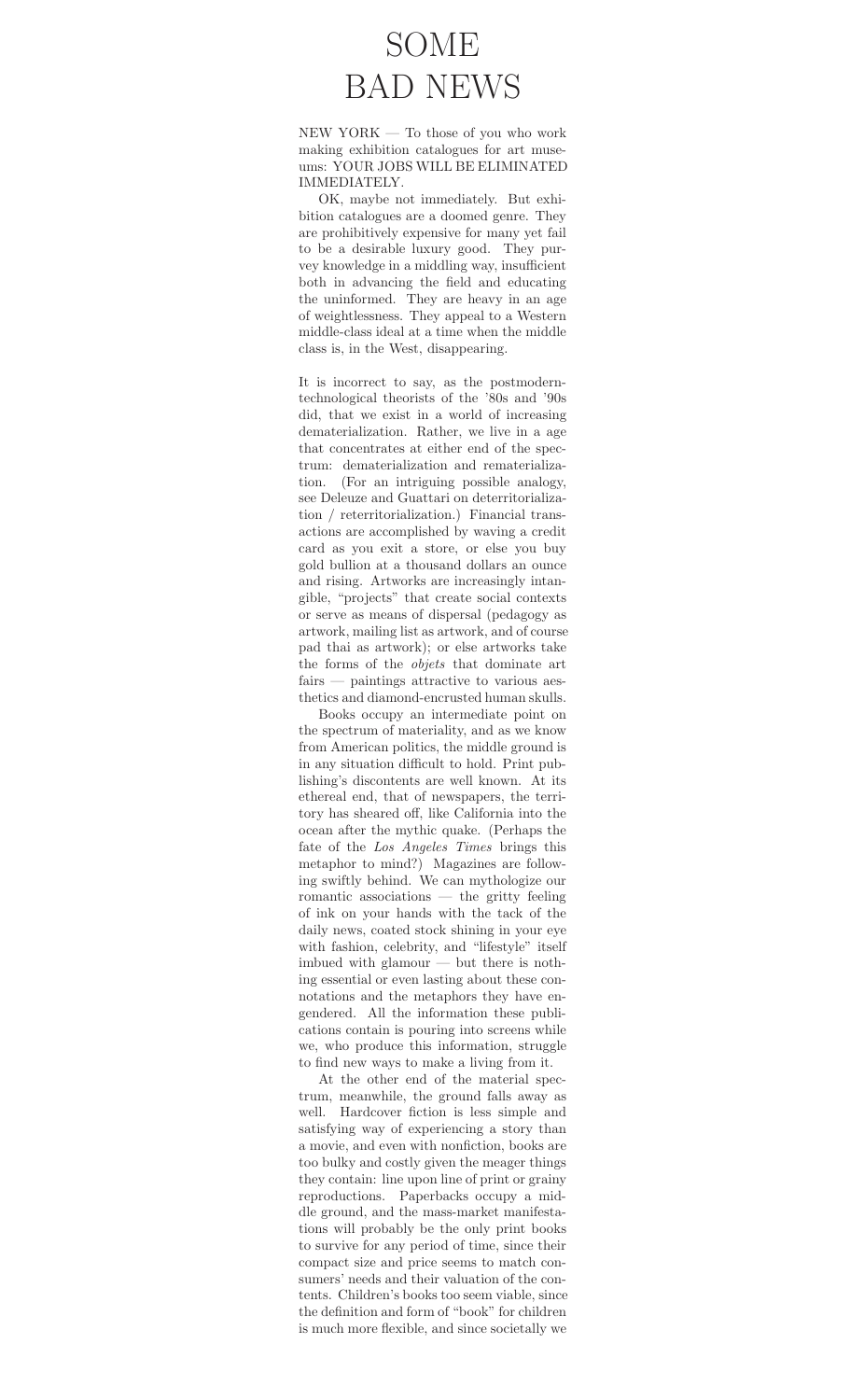are still cognizant of the fact that books are, like milk, good for children.

Exhibition catalogues and their kin, art books, are situated further toward the material end of the spectrum than regular hardcovers. When this materiality is embraced, the results may be profitable: special editions of art books, usually bearing artists' signatures and production geegaws, have proliferated in recent years. Or the recently conceived megabook: limited-run, sumptuously produced coffee table books at times the literal size of a coffee table that flaunt their objecthood in every detail. Such books retail for as much as \$15,000; all in all, they are closer to an experience (and therefore appear closer to the creative font, the artist) than a mere book. They are Bush-era in conception, and just as the art economy has slumped but avoided the total collapse of other sectors the rich are still rich — well-targeted luxury goods may be a survival route for art publishing.

The problem with this scenario is that books, magazines, and newspapers are not conceived as luxury goods. Quite the opposite: they are, since Gutenberg, democratic in conception and effect, and in the modern West, their fate paralleled that of the middle class. Their economics as historically construed rely on many readers purchasing books at affordable prices. And museums, of course, tend to think of themselves as having an educational mission that is also populist and democratic.

In museum publishing wings, the confluence of these traits and the inevitable largeintstitutional inertia, results in a situation in which museum publishing lacks logic it has failed to move in directions that current patterns of information dispersal would warrant: greater niching and greater flexibility in terms of product format. Toward this end, THE EXHIBITION CATALOGUE FORMAT MUST BE ABANDONED.

To understand why, we must look at the audience of the museum, and the readership and potential readership for their books. Who might buy an exhibition catalogue?

Museums have traditionally and quite reasonably relied on those who enter onto their physical premises as the primary market for their products. (Accompanying and perhaps unfortunately entrenching this reliance, the marketing of catalogues outside the museum's own bookshops — to "the trade" — is typically tepid.) A high percentage of exhibition attendance can be attributed to THE TOURIST. A great percentage of Tourists in New York, at least — are foreign. Catalogues are a type of souvenir — a very heavy souvenir, and shipping adds to the product's cost. If museum visitors are on holiday, they likely desire not souvenirs of a particular art experience but of a happy moment, and their association of that sensation with a particular artist or exhibition is much less well appealed to by a thick catalogue than by a lightweight consumer product to pack into their suitcases — jewelry, a mouse pad, or, potentially more informatively, a DVD. (Another key subset of museum visitors are children, especially in school groups, are not likely purchasers of exhibition catalogues, so I'll neglect THE CHILD for now.)

Next comes THE VISITOR — perhaps more local or regional, the Visitor makes a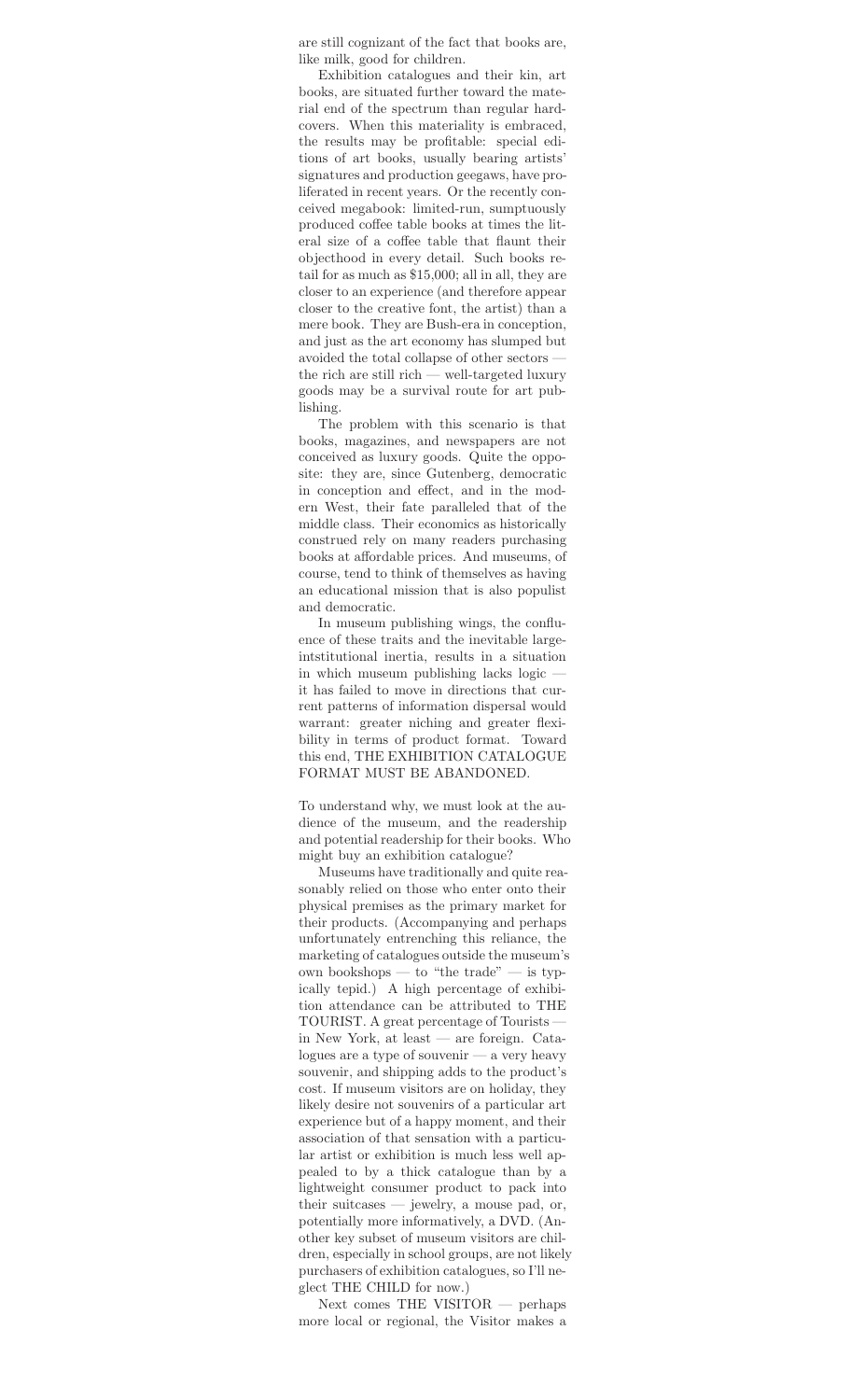few trips to museums each year; he/she is a casual fan who like culture generally speaking; likes to have it around, be associated with it, and who has a more or less sophisticated appreciation of it. The Visitor may want a catalogue that (as for tourists) reminds them of a happy visit and that explains to them a bit what the art is about; he/she might actually want to read. But if the Visitor begins to read the essays in an exhibition catalogue, typically they find expressed the outlook of the curator who organized the show, which, however much he or she tries to make accessible writing a goal, fails to purvey the information with the ease and simplicity, or juice and entertainment, of an NPR program, a PBS documentary, or even a good nonfiction book.

Perhaps the only people who might still use the exhibition catalogue as traditionally construed are the third and final audience segment – THE SPECIALIST: the professor, artist, critic, or hardcore fan. The Specialist truly desires the catalogue as a format for the display of sumptuous reproductions of artwork images and the conveyance of high levels of scholarship and authoritative information. But catering via exhibition catalogue to this group — to which, of course, belong the producers of the book, the curators and editors, who may not be able to perceive their own biases or else are variously indifferent to them — cripples the ability to better serve other, larger audiences.

Some solutions to this problem are obvious. The first is to abandon the exhibition catalogue as currently conceived. Only the Specialist requires the essays that are published within, which to laypeople seem arcane and potentially off-putting. Why not, then, detach these texts from the reproductions of artworks? To save the exhibition catalogue, publish it in a two-volume set: the book of sumptuous images with abbreviated texts akin to what might appear on gallery walls and the book of erudite essays that are keyed to it. The Specialist will want and purchase both, and in any sort of marketplace, offering more options — creating a greater possibility that a product fits precisely the desires of a specific customer — results in greater overall sales.

Electronic forms, too, should be embraced. E-books constitute a rare bright spot for publishing: sales of readers like the Kindle and books for them are strong, and studies indicate that those who own electronic reading devices read more books per year than they did before. The physical bulk of a book is no attraction to tourists who must get it to their distant home or to casual fans who want information and edification in a usable format. As rich repositories of images, catalogues are eminently browsable, and museums would be well served by taking advantage of the browsing, multi-track style of reading that computer culture promotes by breaking the books into small, cheap pieces. For plate sections and scholarly essays alike, museums could easily adopt an iTunes model whereby they sell individual components for download. A particularly gorgeous Richter or intriguing Smithson could be hot-linked to a catalogue essay by Benjamin Buchloh or Rosalind Krauss. Even when content is available elsewhere for free, impulse is king: if something is easy for consumers to purchase, they are much more likely to do so.